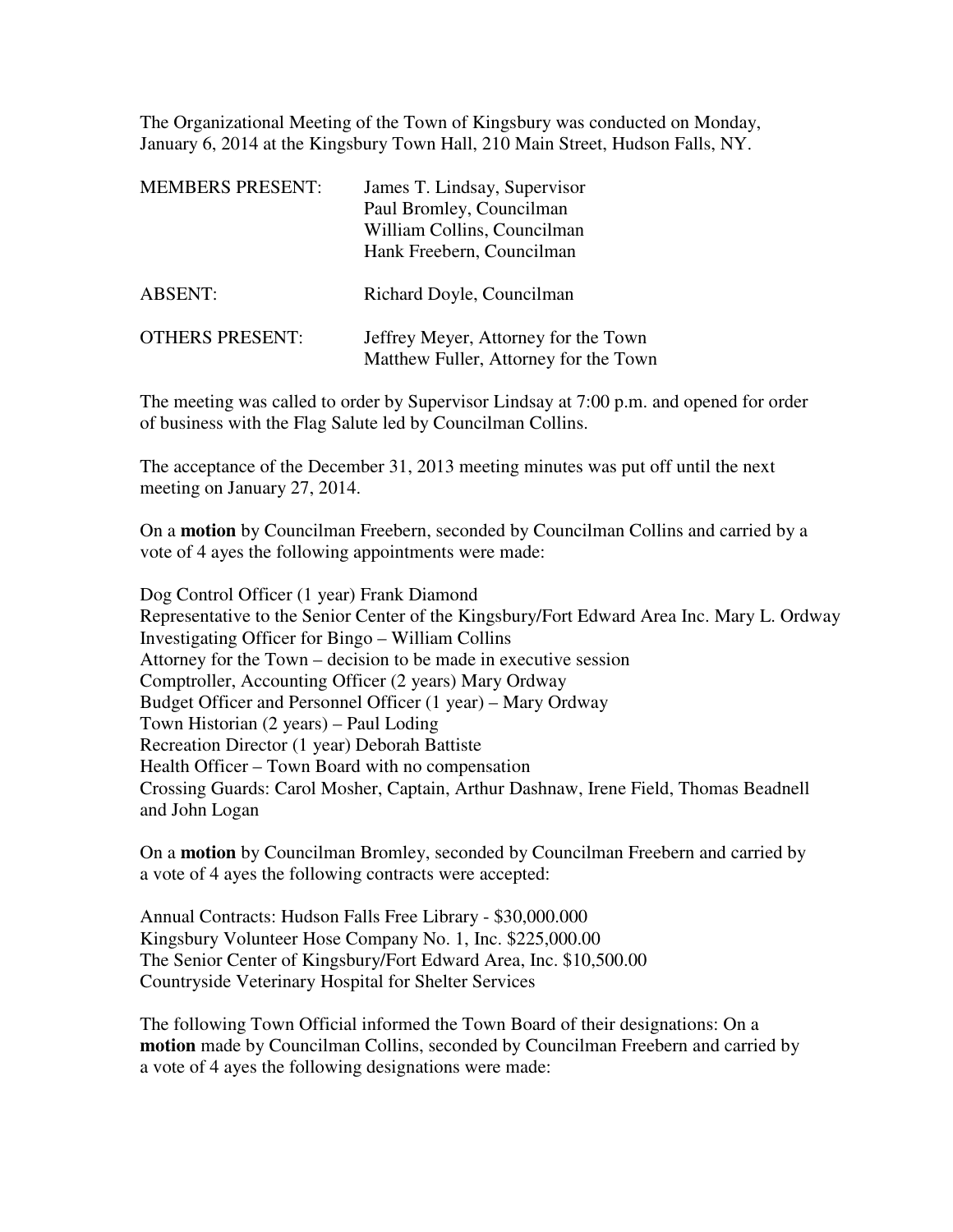Town Clerk Cynthia Bardin designates Sylvia Weaver as First Deputy Town Clerk, Michelle Radliff as Second Deputy Town Clerk, Linda Bowe and Frances Lewis as Part-Time Deputy.

Highway Superintendent, Michael Graham designates Timothy Morgan as Deputy Highway Superintendent and James Chase as Water Superintendent.

Town Justice Michael Keenan designates Laura Barody as Justice Town Clerk

Town Supervisor James Lindsay designates Henry Freebern as Deputy Supervisor

**Motion** was made by Councilman Freebern, seconded by Councilman Bromley and carried by a vote of 4 ayes for additional designations made by the Town Board.

Additional Designations:

Records Management Officer, Issuing Officer fir Bingo and Games of Chance, Issuing Agent for Disabled Parking Permits and Records Access Officer – Cynthia Bardin

Registrar of Vital Statistics: Cynthia Bardin with a Salary of \$1,000 Deputy Registrar of Vital Statistics: Sylvia Weaver with a Salary of \$1,000

Board of Ethics: Cynthia Bardin, Walter Sutliff and Ron Baker

Official Town Newspaper – The Post Star

Official Town Depository for deposit and safekeeping of all Town funds:

Glens Falls National & Trust Company

Miscellaneous Motions:

Review of the Procurement Policy

The Comptroller shall have ninety (90) days after the close of the fiscal year to submit the Annual Report to the Town Board and the Office of the State Comptroller. Also a copy to be filed with the Town Clerk within ninety (90) days after the close of the fiscal year and that the Town Clerk shall cause a summary of such report to be published within ten (10) days after the receipt in the official newspaper (The Post Star).

The mileage rate for Town Officials who use their own vehicles for Town Business: \$.50 per mile.

Supervisor's Committees: